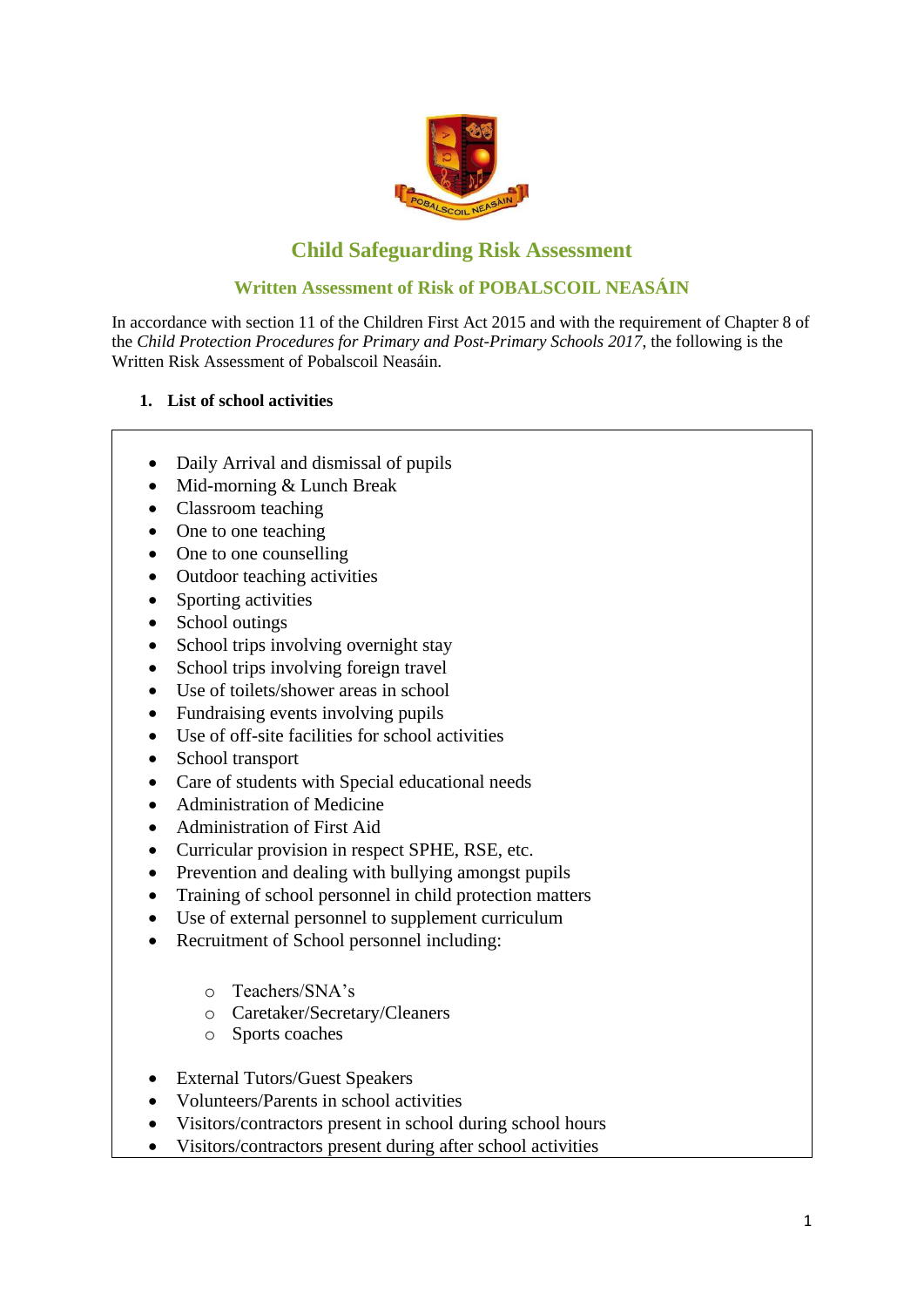- Participation by pupils in religious ceremonies/religious instruction external to the school
- Use of Information and Communication Technology by pupils in school
- Application of sanctions under the school's Code of Behaviour including detention of pupils, confiscation of phones etc.
- Students participating in work experience in the school
- Students from the school participating in work experience elsewhere
- Student teachers undertaking training placement in school
- Use of video/photography/other media to record school events
- After school use of school premises by other organisations
- Use of school premises by other organisation during school day
- Breakfast club
- Homework club
- Supervised study
- Meetings with school staff
- Adult Education Classes
- School Events published on Social Media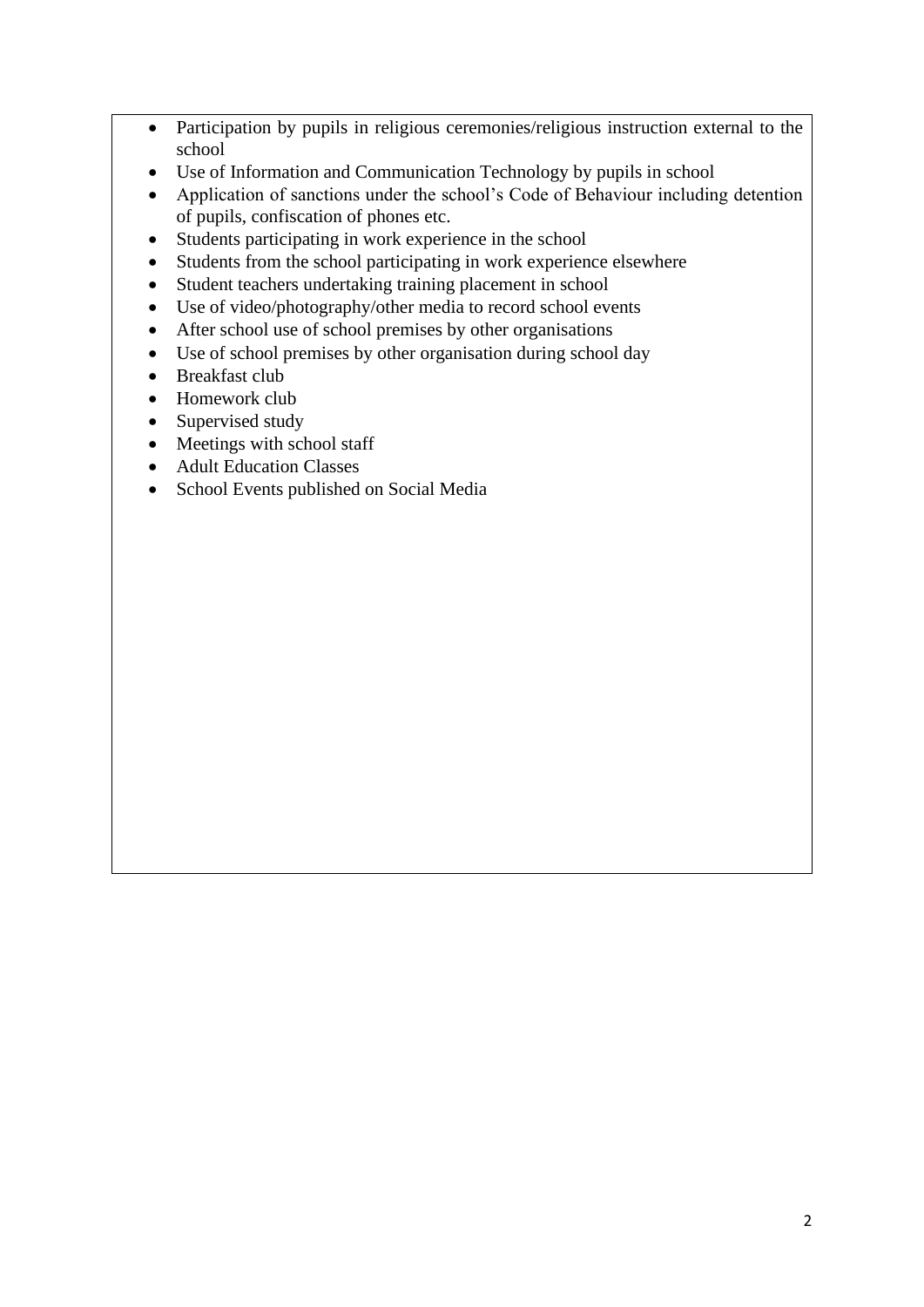## **2. The school has identified the following risk of harm in respect of its activities –**

- Risk of harm not being recognised by school personnel
- Risk of harm not being reported properly and promptly by school personnel
- Risk of child being harmed in the school by a member of school personnel
- Risk of child being harmed in the school by another child
- Risk of child being harmed in the school by volunteer or visitor to the school
- Risk of child being harmed by a member of school personnel, a member of staff of another organisation or other person while child participating in out of school activities e.g. school trip, outing
- Risk of harm due to bullying of child
- Risk of harm due to inadequate supervision of children in school
- Risk of harm due to inadequate supervision of children while attending out of school activities
- Risk of harm due to inappropriate relationship/communications between child and another child or adult
- Risk of harm due to children inappropriately accessing/using computers, social media, phones and other devices while at school
- Risk of harm to children with SEN who have particular vulnerabilities
- Risk of harm to child while a child is receiving intimate care
- Risk of harm due to inadequate code of behaviour
- Risk of harm in one-to-one teaching, counselling, coaching situation
- Risk of harm caused by member of school personnel communicating with pupils in an inappropriate manner via social media, texting, digital device or other manner
- Risk of harm caused by member of school personnel accessing/circulating inappropriate material via social media, texting, digital device or other manner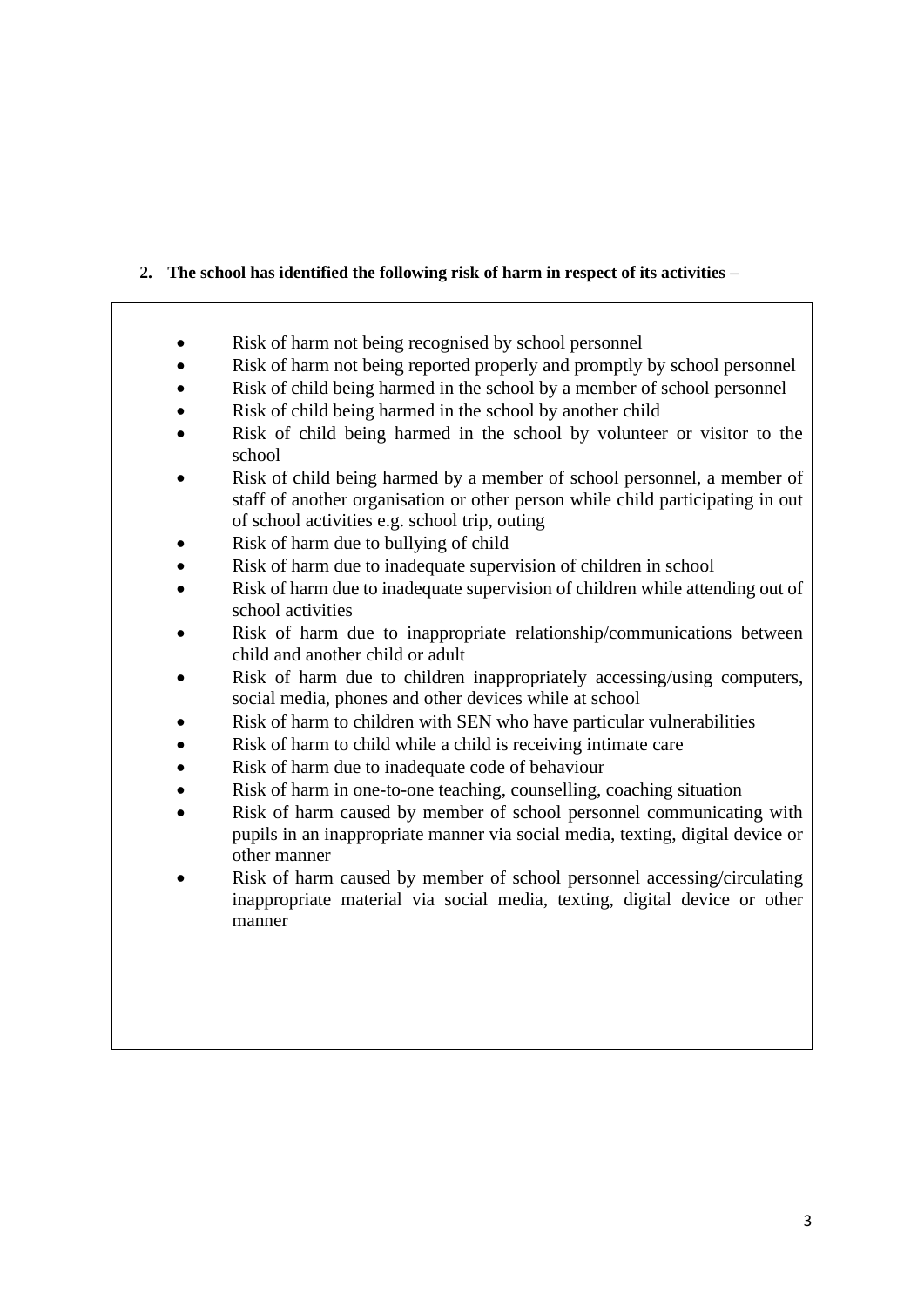#### **3. The school has the following procedures in place to address the risks of harm identified in this assessment -**

- o All school personnel are provided by email/handbook/VSware with a copy of the school's *Child Safeguarding Statement*
- o The *Child Protection Procedures for Primary and Post-Primary Schools 2017* are made available to all school personnel. This is emailed to all staff and available to view on VSware.
- o School Personnel are required to adhere to the *Child Protection Procedures for Primary and Post-Primary Schools 2017* and all registered teaching staff
- o Staff are provided with training in relation to Child Protection
- o The name of the Designated Liaison Person (DLP) is displayed in the school
- o A Child Protection Oversight Report is provided by the Principal to the Board of Management at each BOM meeting and this is recorded in the minutes of each meeting
- $\circ$  The school implements in full the SPHE & RSE curriculum
- o The school implements in full the Wellbeing Programme at Junior Cycle
- o The school has an Anti-Bullying Policy which fully adheres to the requirements of the Department's *Anti-Bullying Procedures for Primary and Post-Primary Schools*
- o The school provides supervision to ensure appropriate care of students during, assembly, dismissal and breaks and in respect of specific areas such as toilets, changing rooms etc.
- o The school has in place clear procedures in respect of school outings
- o The school has a Health and safety policy
- o The school has a Trips Policy
- o The school adheres to the requirements of the Garda vetting legislation and relevant DES circulars in relation to recruitment and Garda vetting
- o External coaches etc. are Garda vetted prior to being employed
- o All teaching staff are made aware of their responsibilities under the Teaching Council Code of Conduct
- o The school complies with the agreed disciplinary procedures for teaching staff, SNAs and ancillary staff
- o The school has in place procedures for the administration of medication to pupils
- o The school
	- Has provided each member of school staff with a copy of the school's Child Safeguarding Statement
	- Ensures all new staff are provided with a copy of the school's Child Safeguarding Statement
	- Encourages staff to avail of relevant training
	- Encourages board of management members to avail of relevant training
	- Maintains records of all staff and board member training
- o The school has procedures for the administration of First Aid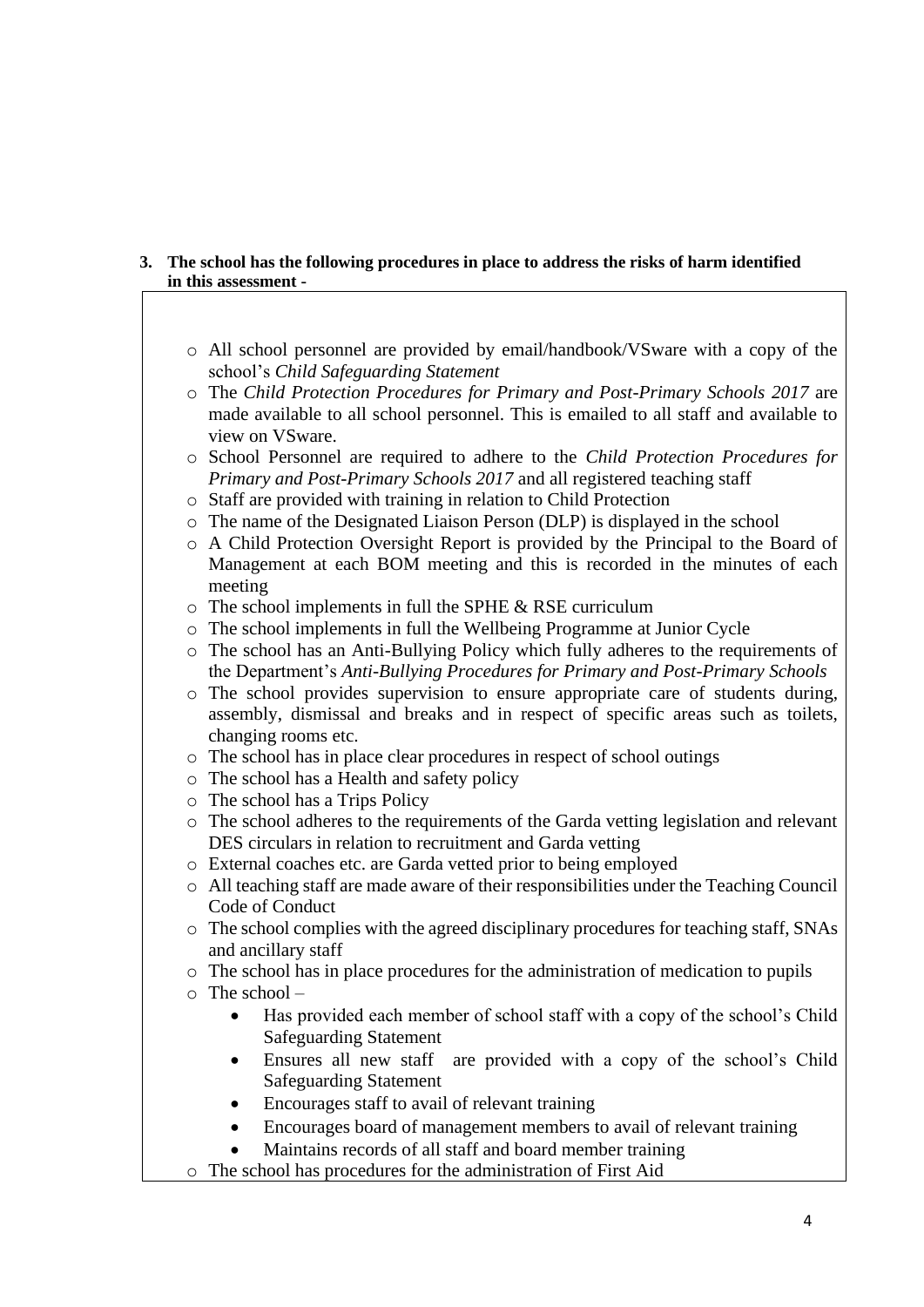- o The school has in place a Code of Behaviour for pupils.
- o The use of mobile phones and other electronic devices is covered under the Code of Behaviour and the Acceptable Use Policy.
- o The school has in place an Acceptable Use ICT policy in respect of usage of ICT by pupils
- o Under the Code of Behaviour, the school has in place a mobile phone policy in respect of usage of mobile phones by pupils
- o The school has in place a Critical Incident Management Plan
- o The school has in place procedures for the use of external persons to supplement delivery of the curriculum
- o The school has in place procedures for the use of external sports coaches
- o The school has in place procedures for one-to-one teaching activities
- o The school has in place procedures for one-to-one counselling
- o The school has in place procedures in respect of student teacher placements
- o The school has in place procedures in respect of students undertaking work experience in the school
- $\circ$  The school has in place procedures in respect of pupils of the school undertaking work experience in external organisations
- $\circ$  The school limits the management and publication on the school website and Twitter to a designated person(s)

**Important Note:** It should be noted that risk in the context of this risk assessment is the risk of "harm" as defined in the Children First Act 2015 and not general health and safety risk. The definition of harm is set out in Chapter 4 of the *Child Protection Procedures for Primary and Post- Primary Schools 2017*

In undertaking this risk assessment, the board of management has endeavoured to identify as far as possible the risks of harm that are relevant to this school and to ensure that adequate procedures are in place to manage all risks identified. While it is not possible to foresee and remove all risk of harm, the school has in place the procedures listed in this risk assessment to manage and reduce risk to the greatest possible extent.

This risk assessment has been completed by the Board of Management on 17/6/2021. It shall be reviewed as part of the school's annual review of its Child Safeguarding Statement.

Signed Date 17/6/2021

Chairperson, Board of Management

Signed Date 17/6/2021

Principal/Secretary to the Board of Management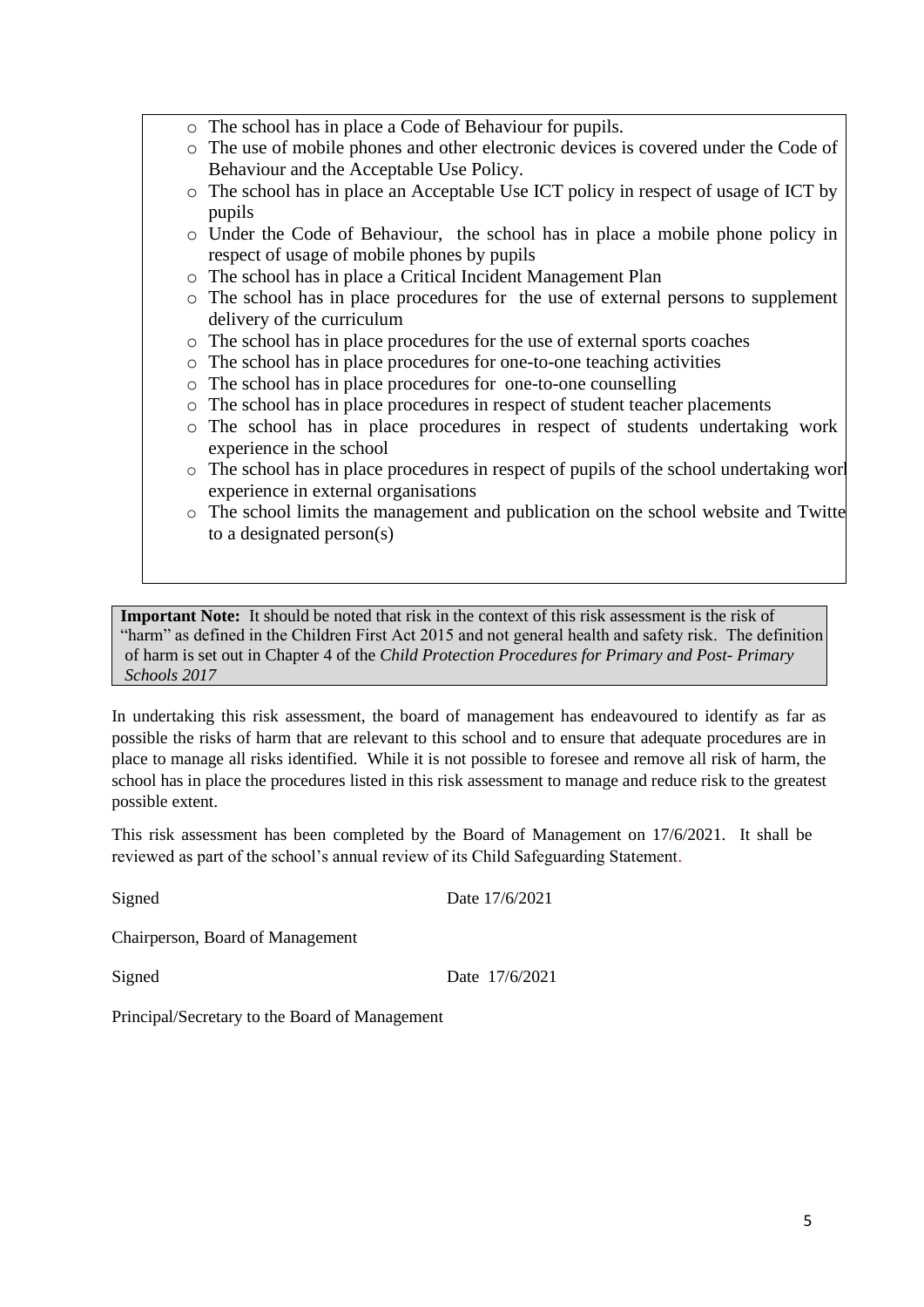

Pobalscoil Neasáin is a post-primary school providing post-primary education to pupils from First Year to Leaving Certificate Year.

In accordance with the requirements of the Children First Act 2015, Children First: National Guidance for the Protection and Welfare of Children 2017, the Child Protection Procedures for Primary and Post Primary Schools 2017 and Tusla Guidance on the preparation of Child Safeguarding Statements, the Board of Management of Pobalscoil Neasáin has agreed the Child Safeguarding Statement set out in this document.

- 1 The Board of Management has adopted and will implement fully and without modification the Department's Child Protection Procedures for Primary and Post Primary Schools 2017 as part of this overall Child Safeguarding Statement
- 2 The Designated Liaison Person (DLP) is: Mr. Pat McKenna (Principal)
- 3 The Deputy Designated Liaison Person (Deputy DLP is: Ms. Karol Sadleir (Deputy Principal)
- 4 The Board of Management recognises that child protection and welfare considerations permeate all aspects of school life and must be reflected in all of the school's policies, procedures, practices and activities In its policies, procedures, practices and activities, the school will adhere to the following principles of best practice in child protection and welfare:

The school will:

- recognise that the protection and welfare of children is of paramount importance, regardless of all other considerations;
- fully comply with its statutory obligations under the Children First Act 2015 and other relevant legislation relating to the protection and welfare of children;
- fully co-operate with the relevant statutory authorities in relation to child protection and welfare matters
- adopt safe practices to minimise the possibility of harm or accidents happening to children and protect workers from the necessity to take unnecessary risks that may leave themselves open to accusations of abuse or neglect;
- develop a practice of openness with parents and encourage parental involvement in the education of their children; and
- fully respect confidentiality requirements in dealing with child protection matters.

The school will also adhere to the above principles in relation to any adult pupil with a special vulnerability.

- 5 The following procedures/measures are in place:
	- In relation to any member of staff who is the subject of any investigation (howsoever described) in respect of any act, omission or circumstance in respect of a child attending the school, the school adheres to the relevant procedures set out in Chapter 7 of the Child Protection Procedures for Primary and Post-Primary Schools 2017 and to the relevant agreed disciplinary procedures for school staff which are published on the DES website.
	- In relation to the selection or recruitment of staff and their suitability to work with children, the school adheres to the statutory vetting requirements of the National Vetting Bureau (Children and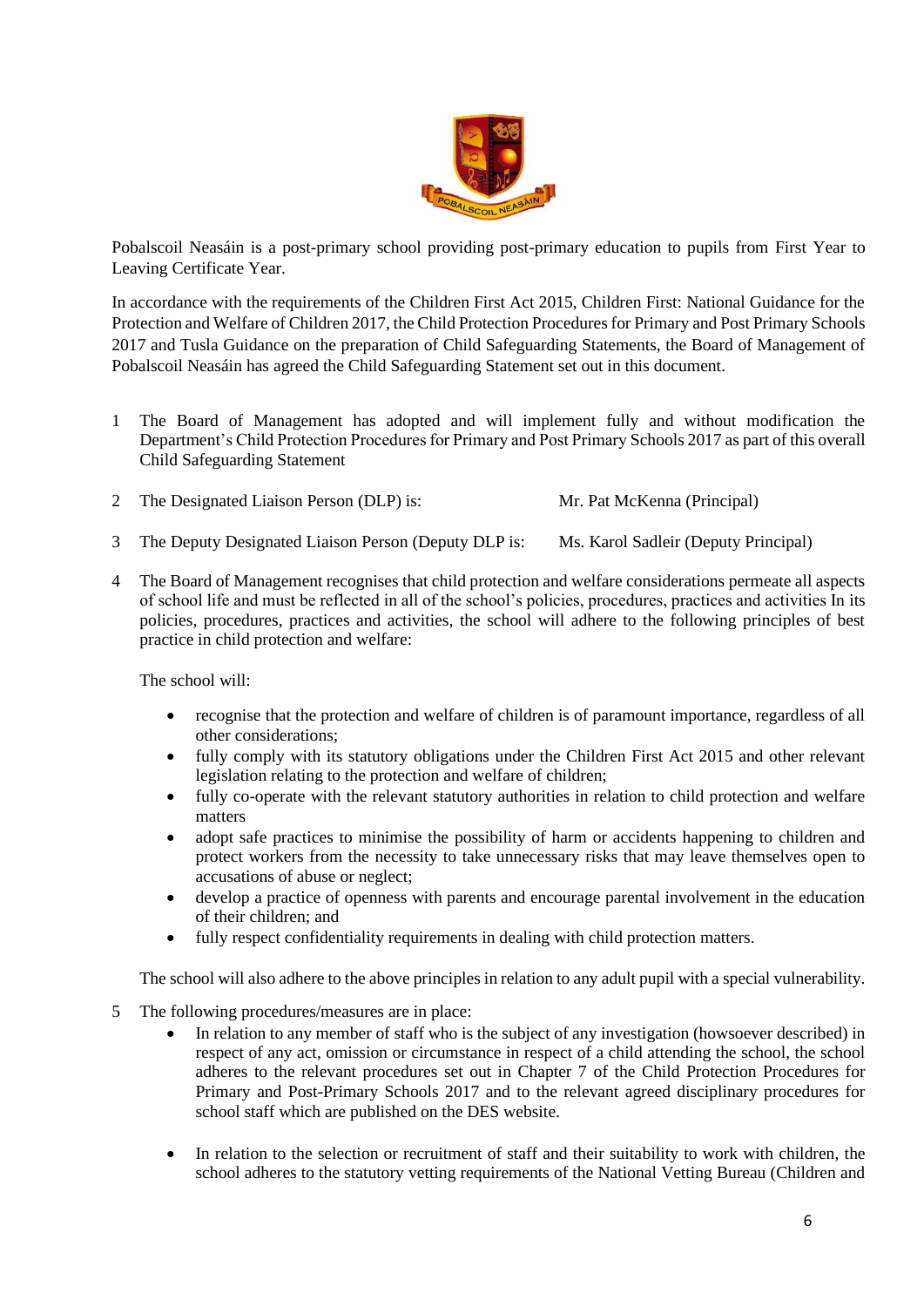Vulnerable Persons) Acts 2012 to 2016 and to the wider duty of care guidance set out in relevant Garda vetting and recruitment circulars published by the DES and available on the DES website.

- In relation to the provision of information and, where necessary, instruction and training, to staff in respect of the identification of the occurrence of harm (as defined in the 2015 Act) the school-
	- ➢ Has provided each member of staff with a copy of the school's Child Safeguarding Statement
	- $\triangleright$  Ensures all new staff are provided with a copy of the school's Child Safeguarding Statement
	- $\triangleright$  Encourages staff to avail of relevant training
	- ➢ Encourages Board of Management members to avail of relevant training
	- ➢ The Board of Management maintains records of all staff and Board member training
- In relation to reporting of child protection concerns to Tusla, all school personnel are required to adhere to the procedures set out in the Child Protection Procedures for Primary and Post-Primary Schools 2017, including in the case of registered teachers, those in relation to mandated reporting under the Children First Act 2015.
- In this school the Board has appointed the abovenamed DLP as the "relevant person" (as defined in the Children First Act 2015) to be the first point of contact in respect of the s child safeguarding statement.
- All registered teachers employed by the school are mandated persons under the Children First Act 2015.
- In accordance with the Children First Act 2015, the Board has carried out an assessment of any potential for harm to a child while attending the school or participating in school activities. A written assessment setting out the areas of risk identified and the school's procedures for managing those risks is attached as an appendix to these procedures.
- The various procedures referred to in this Statement can be accessed via the school's website, the DES website or will be made available on request by the school.

**Note:** The above is not intended as an exhaustive list. Individual Boards of Management shall also include in this section such other procedures/measures that are of relevance to the school in question.

- 6 This statement has been published on the school's website and has been provided to all members of school personnel, the Parents' Association (if any) and the patron. It is readily accessible to parents and guardians on request. A copy of this Statement will be made available to Tusla and the Department if requested.
- 7 This Child Safeguarding Statement will be reviewed annually or as soon as practicable after there has been a material change in any matter to which this statement refers.

This Child Safeguarding Statement was adopted by the Board of Management on 17/6/2021 and reviewed on 17/6/2021

| Signed:                            | John Hogan | Signed: Pat McKenna                            |
|------------------------------------|------------|------------------------------------------------|
| Chairperson of Board of Management |            | Principal/Secretary to the Board of Management |

Date: 17/6/2021 Date: 17/6/2021